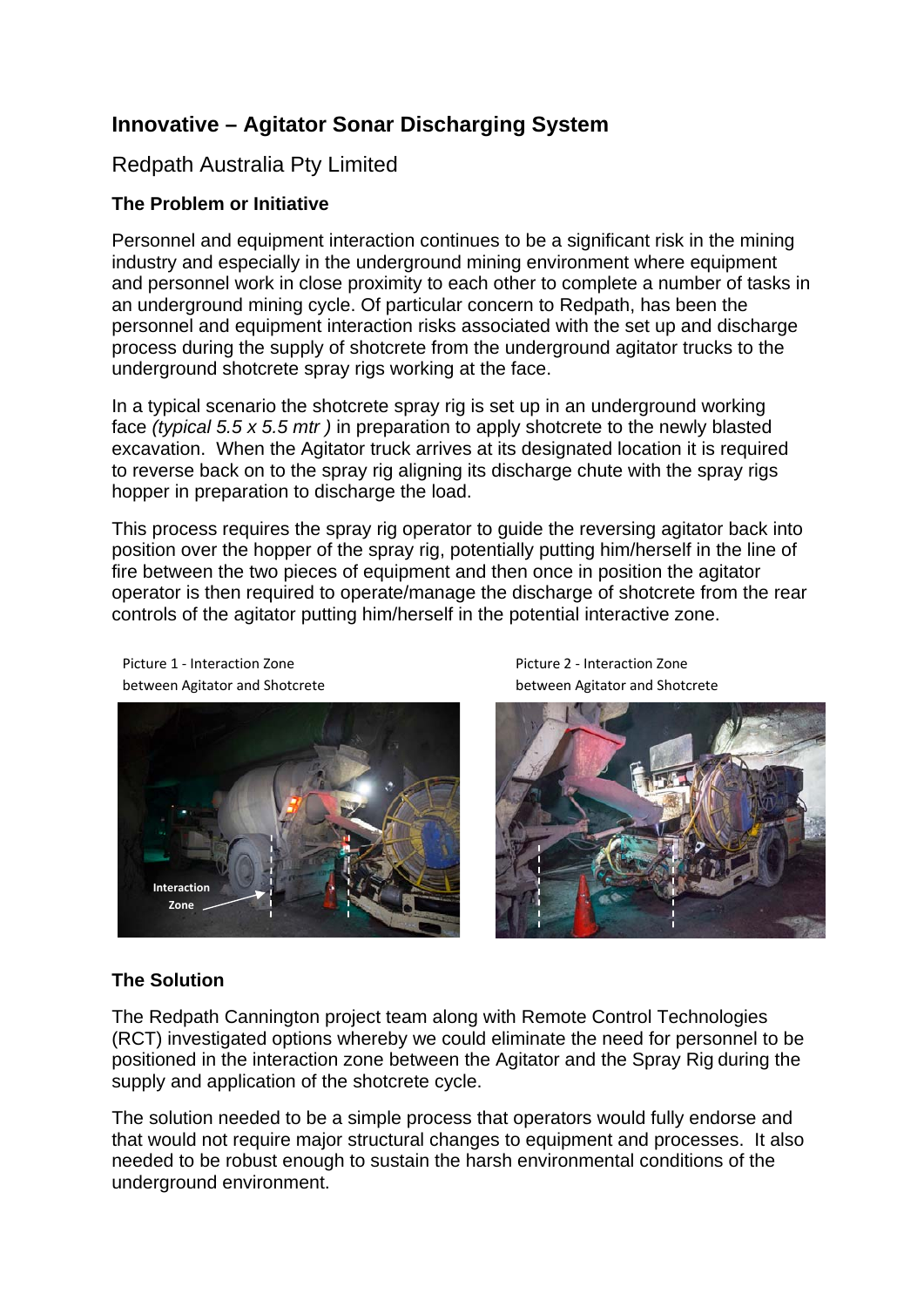The concept of the Sonar Discharging system was born from a number of alternate systems used in the mining industry. The Sonar Discharging system utilises a bullet camera, sonar sensor and alarm, sonar backing plate, cabin monitor and proximity alert.

The concept was installed and trialled in the surface workshop over a period of three months and was then tested in the underground environment where it was trialled for a further month. At this time only a few minor adjustments and modifications were made and the sonar system became our preferred method and eliminated the interaction zone between the agitator and the spray rig during the supply and application of the shotcrete cycle.

The operation of the system is user friendly and takes no extra time, when the agitator operator arrives at the access to the work area he stops and raises the discharge chute up to its maximum height and locks it in the central position prior to reversing into the work area to be sprayed

The operator then turns on the sonar system and reverses slowly back towards the spray rig, when the operator is within 2 metres of the spray rig, the red LED proximity light illuminates notifying the operator. At all times, a clear view of the rear of the agitator is maintained using the image from the bullet camera displayed on the cab monitor.

The operator continues to back up until the chute is located over the hopper grate of the shotcrete rig, indicated by the 1.5 metres sonar pulse alarm inside the cabin. The operator then applies park brake and installs wheel chocks. The operator can then return to the cabin to discharge the load of fibrecrete, from within the cabin with a full view from the cab monitor.

This process eliminates the requirement of personnel to direct the agitator onto the hopper of the spray rig and to operate/manage the discharge of shotcrete from the rear controls of the agitator, thus removing people from potential crush zone and elliminating the risk of pedestrian and vehicle interaction.

Picture 3 - Operator in cab of agitator discharging shotcrete.



Picture 4 - Close up view of high resolution monitor showing shotcrete discharge into hopper.

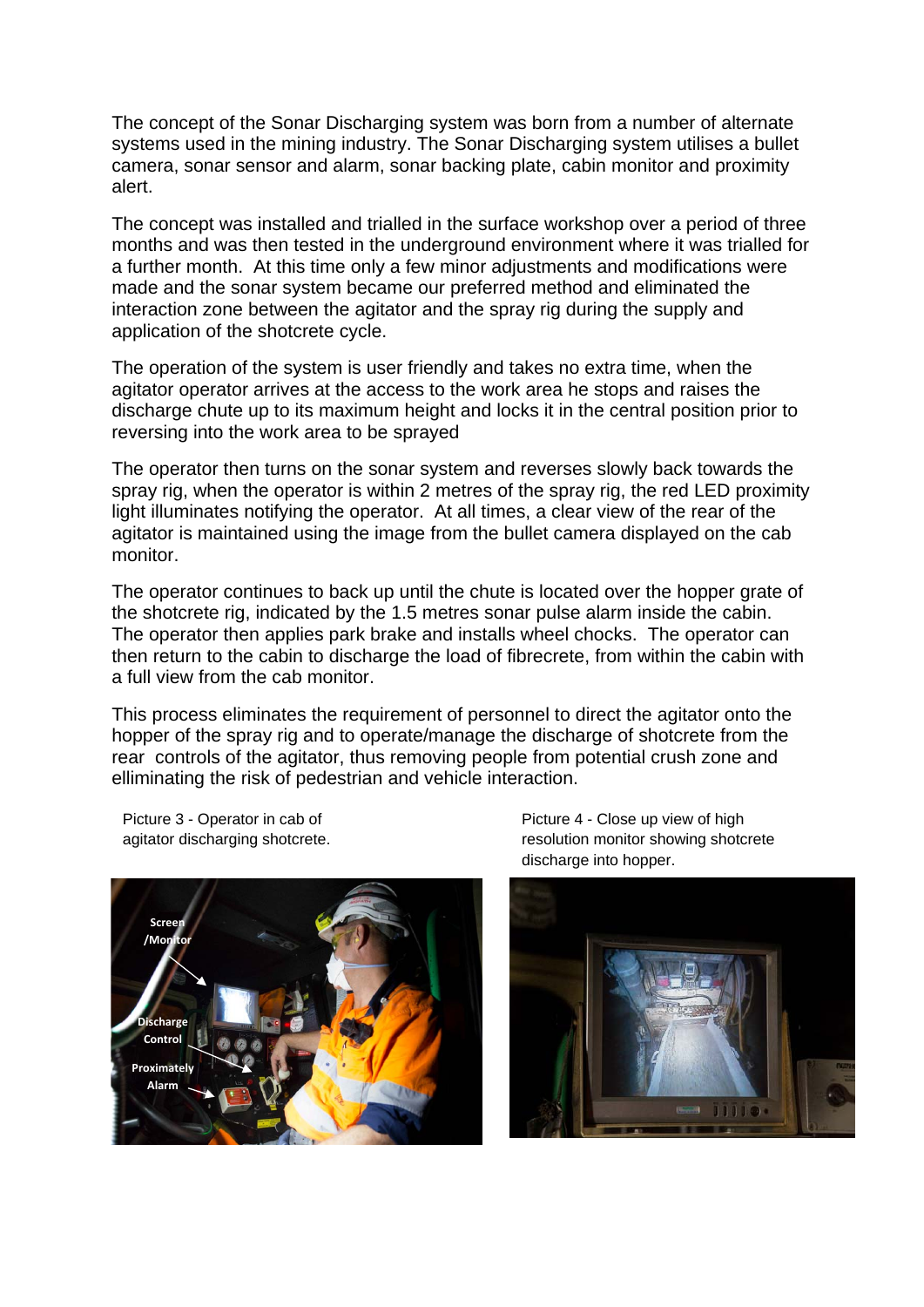Picture 5 - Bullet Camera and Sonar fixed to rear of agitator.



Picture 6 - Sonar backing plate fixed to spray rig.



#### **Benefits/Effects**

The agitator sonar discharging system offers several benefits to the safety of employees and are as follows:

- No personnel are required to direct the agitator onto hopper of the spray rig, thus removing people from potential crush zone/eliminate pedestrian vehicle interaction risk.
- In cab discharging allows the agitator operator to discharge the shotcrete load from within the cabin removing him/her from the potential crush zone/ eliminate pedestrian vehicle interaction risk.
- Controls and lowers DPM exposure to operators by minimising operators from the outside environment.
- Helps to maintain positive communication between the sprayer and the agitator operator via two way radio, as both operators are inside the cabins.
- The agi operator has more control of the agitator because he/she is now sitting in the cab at the controls. Eliminating the potential for any uncontrolled movement of the agitator.

#### **Transferability**

This system has the capability to be used across multiple industries, where ever there is a requirement for one piece of equipment to reverse up to another and especially the shotcrete industry world wide including civil applications.

#### **Innovation**

The innovation came from the need to exclude personnel from potential interaction zones mitigating the potential for crush injuries from the uncontrolled movement of agitators during the shotcreting set up and discharging operations in the underground environment. Several ideas were looked at consisting of soft and hard barriers. The option of reversing sensors were eliminated due to the harsh